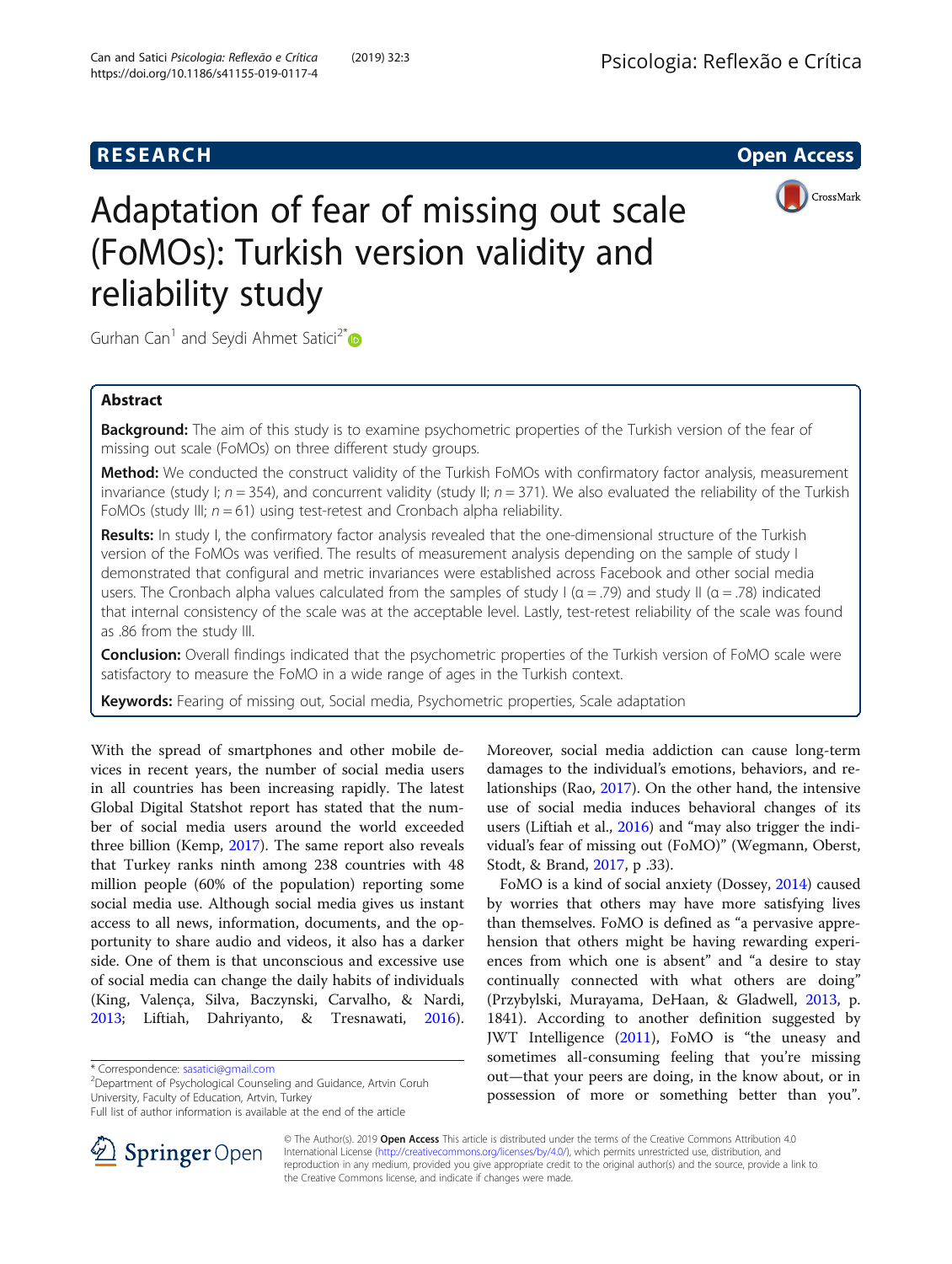Przybylski et al. (2013) who associate the FoMO with the self-determination theory (SDT) (Deci & Ryan, [1985](#page-6-0)) argued that this is caused by the individual's unsatisfied basic psychological needs such as autonomy, competence, and relatedness. They also stated that FoMO can be associated with the esteem and social needs explained in the human motivation theory (Maslow, [1943\)](#page-6-0). Depending on their findings, Przybylski et al. (2013) suggested that "Fomo can be understood as a self-regulatory state arising from situational or long-term perception that one's needs are not being met". On the other hand, the uses and gratifications theory (Blumler & Katz, [1974](#page-5-0)), which focuses on why and how people use the social media, claims that people actively choose and use the social media because they would like to satisfy their specific needs such as social interaction, entertainment, information seeking, and sharing (Dolan, Conduit, Fahy, & Goodman, [2016](#page-6-0); McQuail, [2010\)](#page-6-0).

Previous research findings on the FoMO have indicated that FoMO is positively associated with negative social and emotional experiences, such as boredom, loneliness, irritability, and inadequacy (Abel, Buff, & Burr, [2016](#page-5-0); Edwards, [2017;](#page-6-0) Lampe, Ellison, & Steinfield, [2007](#page-6-0)). Some other researchers have also indicated that FOMO is negatively associated with positive traits such as well-being, overall mood, and life satisfaction (Burke, Marlow, & Lento, [2010;](#page-6-0) Przybylski et al., [2013](#page-6-0); Wortham, [2011](#page-6-0)).

As mentioned above, previous research has pointed out that the factors affecting FoMO and the variables affected by FoMO have been studied extensively. For example, FoMO has been associated with intensive social media use, such as social networking addiction (Blackwell, Leaman, Tramposch, Osborne, & Liss, [2017;](#page-5-0) Kuss & Griffiths, [2017](#page-6-0); Tomczyk & Selmanagic-Lizde, [2018](#page-6-0); Wang et al., [2018](#page-6-0)), the amount of stress experienced when using social networking sites (Beyens, Frison, & Eggermont, [2016\)](#page-5-0), use of mobile phones while driving/ learning (Przybylski et al., [2013\)](#page-6-0), social media fatigue (Bright & Logan, [2018](#page-6-0)), decreased self-esteem (Buglass, Binder, Betts, & Underwood, [2017\)](#page-6-0), poor sleep (Adams et al., [2016\)](#page-5-0), college maladjustment (Alt, [2018](#page-5-0)), smartphone addiction (Wolniewicz, Tiamiyu, Weeks, & Elhai, [2018](#page-6-0)), neuroticism (Blackwell et al., [2017\)](#page-5-0), depression (Elhai, Levine, Dvorak, & Hall, [2016\)](#page-6-0), anxiety (Blackwell et al., [2017](#page-5-0); Elhai et al., [2016\)](#page-6-0), and negative alcohol-related consequences (Riordan, Flett, Hunter, Scarf, & Conner, [2015\)](#page-6-0).

In the FoMO literature, FoMO scales have been developed by Przybylski et al. ([2013](#page-6-0)), Abel et al. ([2016](#page-5-0)), Metin, Pehlivan, and Tarhan [\(2017](#page-6-0)), and Riordan et al. ([2018](#page-6-0)). The most common and popular one of them used worldwide is the single factor FoMO scale (henceforth the FoMOs) (Przybylski et al., [2013](#page-6-0)), which is relatively simple and convenient as it contains only ten items.

The FoMOs has been adapted previously to Turkish (Gökler, Aydın, Ünal, & Metintaş, [2016\)](#page-6-0), Arabic (Al-Menayes, [2016](#page-5-0)), Spanish (Gil, Oberst, Del Valle, & Chamarro, [2015\)](#page-6-0), and English (Perrone, [2013;](#page-6-0) for American adolescents). The Arabic version of the FoMOs showed a two-factor structure with .82 and .72 Cronbach alpha values while the Turkish, Spanish, and English versions supported the original one-factor structure with .81, .85, and .93 Cronbach alpha values respectively. Although the first adaptation of the FoMOs in Turkish was accomplished (Gökler et al., [2016\)](#page-6-0) prior to the present study, the authors conducted their study just on a group consisting of only 200 university students with an average age of 21.4. Thus, this meant that the first Turkish version of the FoMOs could be valid only for young university students and that a new version of the scale is needed for the justification of the validity of research to be undertaken on older target groups. Therefore, the purpose of this study was to carry out and report a series of the FoMOs' adaptation studies on three different study groups in Turkey. Therefore, the purpose of this study was to carry out and report a series of the FoMOs' adaptation studies on three different study groups in Turkey.

The current scale adaptation study was carried out in three different study groups. In the first step of the first study, the original English version of the FoMOs was translated into Turkish. In the second step, the structure validity and the internal consistency of the Turkish version of the FoMOs was examined (study I,  $n = 354$ ). In the second study, the concurrent validity of the Turkish version of the FoMOs was examined (study II,  $n = 371$ ). In the third study, the test-retest reliability of the Turkish version of FoMOs was examined (study III,  $n = 60$ ).

# Study I

# Purpose

Study I aimed to translate the FoMOs into Turkish and examine the construct validity of the Turkish version of the FoMOs.

# Method

# **Participants**

The participants were 152 male (42.9%) and 202 female (57.1%) social media users at the ages ranging from 15 to 72 ( $M = 32.97$ ,  $SD = 13.04$ ), 56.8% of whom were employees, 10.5 retired, and 32.8 students. The participants' preferred social media platforms were Facebook (59.9%), Whatsapp (24%), Twitter (8.5%), and Instagram (5.6%).

The answer to the question of the most important reason why participants use social media demonstrated that 53.4% of them used the social media to keep track of social information, 26.3 to communicate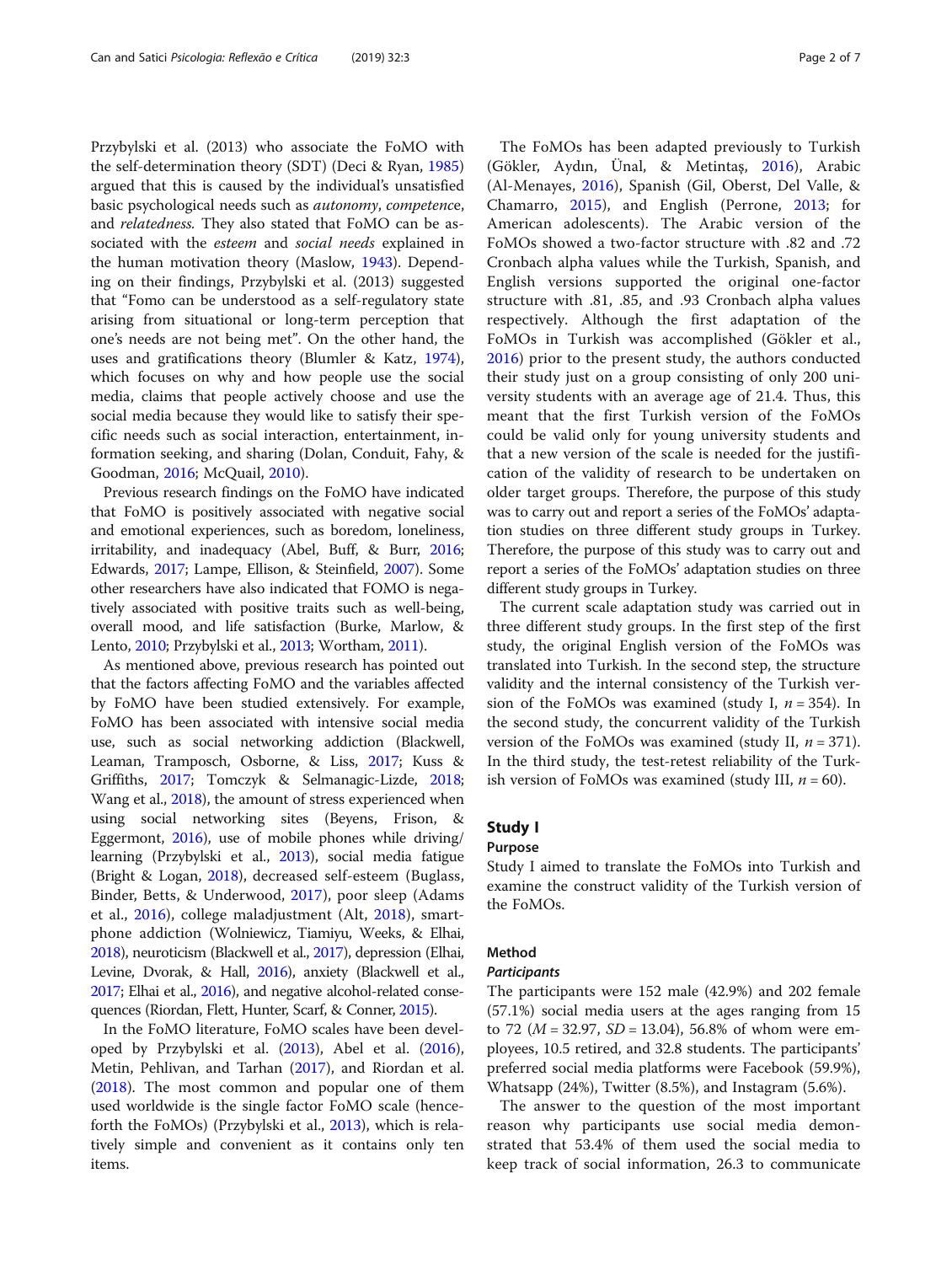with friends, 20.3 to share ideas, opinions, and audio/ visual material such as videos and pictures.

# Data collection process

In order to achieve the best possible results for the psychometric properties of the scale (Buhrmester, Kwang, & Gosling, [2011](#page-6-0)), an on-line surveying method was used during the data collection process instead of the conventional methods. All scales and personal information form (PIF) were transferred to an online environment via Google Forms. The authors made this Google Forms available to the public through social media channels. Therefore, the study was carried out with volunteer participants reaching the Form and not receiving any incentives.

# Measures

# Fear of missing out scale (FoMOs; Przybylski et al., [2013\)](#page-6-0)

The scale is a one-factor ten-item (e.g., I get anxious when I do not know what my friends are up to) self-report measurement. Each item is rated on a 5-point Likert scale  $(1 = Not at all true to 5 = Absolutely true)$ . The total scores of the scale range between 10 and 50, where higher scores indicate a higher level of fear of missing out. The Cronbach  $\alpha$  coefficient of the original version of the scale is .90.

#### Personal information form

PIF was prepared by the researchers. The PIF has consisted of demographic questions such as age, gender, personal status (employees, retired, students), and also social media questions such as the most preferred social media platforms, reasons of using social media.

# Procedures

The original version of FoMOs was translated into Turkish following the linguistic equivalency procedures described by Brislin [\(1970,](#page-6-0) [1980\)](#page-6-0). The data were examined using LISREL 8.53 (Jöreskog & Sörbom, [1993\)](#page-6-0) for the structure validity of the Turkish FoMOs. A confirmatory factor analysis was performed using maximum likelihood on the ten-observed items of the Turkish FoMOs to provide empirical-based evidence for determining whether the Turkish version of the FoMOs would yield similar structure to the original version of the FoMOs. The plausibility of differing factor structures associated with gender was also tested. The goodnessof-fit of the models was evaluated by Chi-square  $(\chi^2)$ , Chi-square to the degree of freedom ratio  $(\chi^2/df)$ , comparative fit index (CFI), goodness-of-fit index (GFI), standardized root-mean-square residual (SRMR), and root mean square error of approximation (RMSEA).

# Results

The data were checked for normality by kurtosis and skewness. They were considered to be normal because the skewness value was .22 (between  $-2$  and  $+2$ ), and the kurtosis value was  $-79$  (between  $-2$  and  $+2$ ) for all variables.

The standardized loadings, standard errors, t values, and  $R^2$  values of the FoMOs are presented in Fig. 1.

As seen in Fig. 1, the factor loadings of the scale items ranged from .46 to .59. Additionally, all  $t$  values are significant. The model was found to fit the observed data well:  $\chi^2$ <sub>(35, N = 354)</sub> = 93.75, p < .001; GFI = 0.95; CFI = 0.91;  $SRMR = 0.050$ ;  $RMSEA = 0.069$ . The confirmatory factorial analysis (CFA) results for women  $\left[\chi^2\right]_{(35, N=202)}$  = 87.69,  $p < .001$ ; GFI = 0.92; CFI = 0.87; SRMR = 0.064;

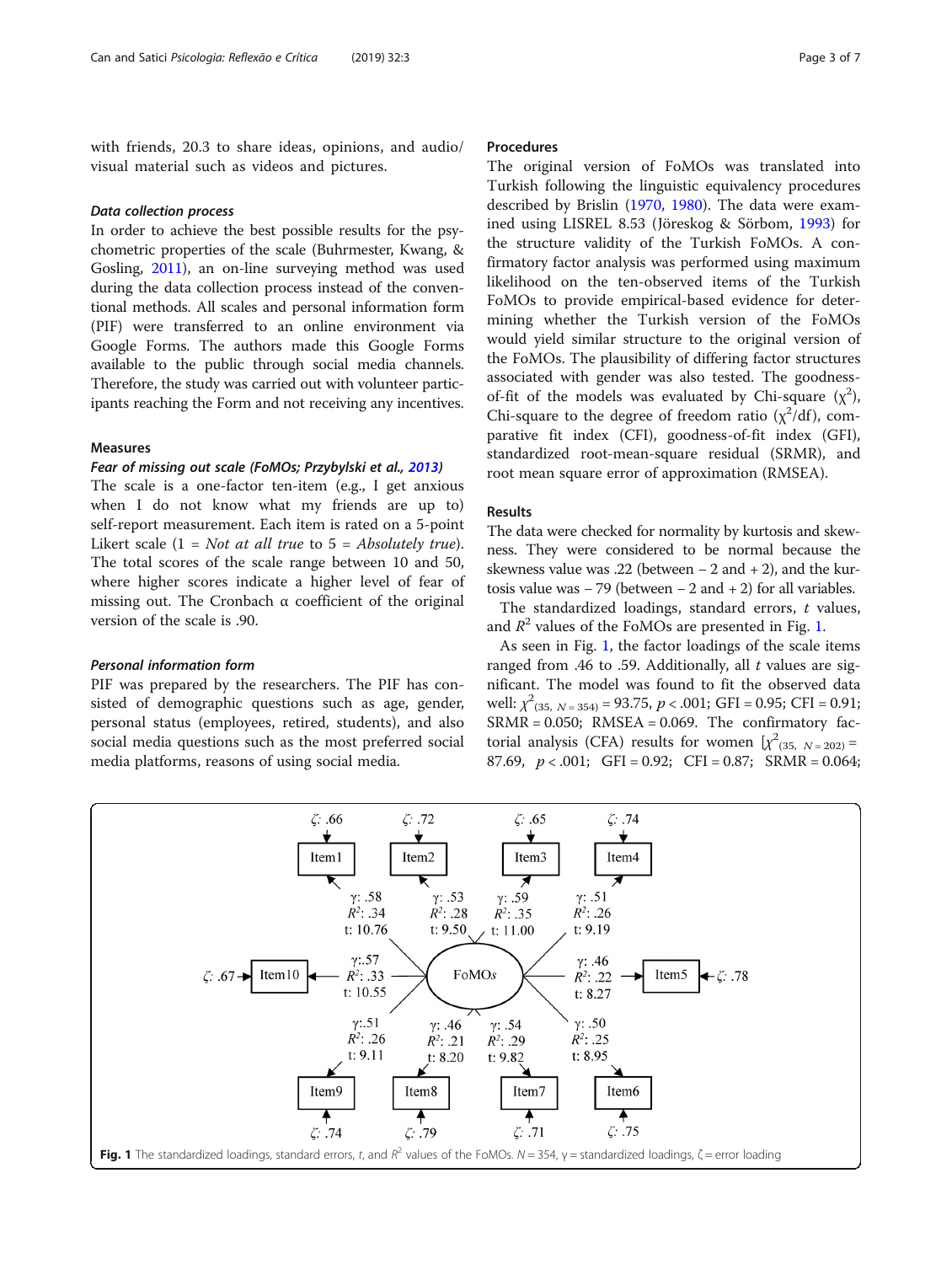RMSEA = 0.077] and men  $\left[\chi^2_{(35, N=152)}\right]$  = 62.63,  $p < .001$ ; GFI = 0.92; CFI = 0.90; SRMR = 0.062; RMSEA = 0.072] samples also provided an acceptable fit to the data, although CFI value was slightly lower for women. In addition, t test for comparing Turkish FoMO scale scores of women and men indicated that there was no significant difference between the mean scores of women ( $M = 23.01$ , sd = 6.75) and men ( $M = 23.76$ , sd = 7.08;  $t_{(352)} = 1.02$ ,  $p = .31 > .05$ ). On the other hand, the one-way ANOVA results revealed that the FoMO scale scores differ significantly for the participants in terms of personal status (e.g., empployees, retired, students) ( $F_{(2)}$ )  $_{351)}$  = 10.19,  $p < .001$ ,  $\eta^2 = .055$ ). According to the tukey multiple comparison results, the FoMO scale scores of the students  $(M = 25.61, SD = 6.82)$  were significantly higher than those of the employees  $(M = 22.36, SD =$ 6.67) and retired participants  $(M = 21.46, SD = 6.69)$ .

Finally, in this study, the measurement invariance (configural, metric, scaler and strict) across the groups of Facebook users and other social media users was examined. Measurement invariance was evaluated by GFI, CFI, ΔCFI, and RMSEA.

As can be seen in Table 1, the values of fit indices and ΔCFIs are sufficient for providing configural and metric invariances, although the RMSEA values are slightly higher. On the contrary, the GFI for strict invariance, both the ΔCFI and GFI for scalar invariances are not sufficient.

These findings show that the configural and metric invariances have been established across Facebook and other social media users, but the scalar and strict invariances have not.

# Study II

#### The purpose

The study II aimed to investigate the concurrent validity of the Turkish version of FoMOs to provide additional evidence for the validity. In order to investigate the concurrent validity of the scale, the correlations between the Bergen Facebook Addiction Scale (BFAS), the Satisfaction with Life Scale (SWL), the time spent by participants in social media, and the Turkish FoMOs scores were calculated. It was expected that Turkish FoMOs would have positive correlations with the BFAS and average time spent on social media but negative correlation with the SWL.

Table 1 Fit indices for measurement invariances

| Invariance                   |        | df   | GFI  | CFI   | ∆CFI  | RMSFA |
|------------------------------|--------|------|------|-------|-------|-------|
| Configural invariance 152.83 |        | - 70 | .909 | 937 – |       | .082  |
| Metric invariance            | 170.62 | 79   | 898  | -928  | 009   | .081  |
| Scalar invariance            | 214805 | 98   | 871  | 905   | - 022 | .082  |
| Strick invariance            | 217622 | 109  | .865 | 907   | .002  | 075   |

# Method

# **Participants**

The participants were 149 male and 222 female social media users at the ages ranging from 15 to 70 ( $M = 33.65$ ,  $SD = 12.33$ ), 59% of whom were employees, 11 retired, and 30 students. The participants' preferred social media platforms were Facebook (65%), Whatsapp (22%), Twitter (8%), and Instagram (5%). The answer to the question of the most important reason why participants use social media demonstrated that 53.1% used the social media to keep track of social information, 25.9% to communicate with friends, and 21.0% to share ideas, opinions, and audio/visual material such as videos and pictures. The on-line surveying method was used during the data collection process. The same procedure about the recruitment of participants in study I was also carried out in study II.

#### Measures

# Bergen Facebook Addiction Scale (BFAS; Andreassen, Torsheim, Brunborg, & Pallesen, [2012\)](#page-5-0)

BFAS was used to measure participants' problematic facebook use levels. This scale consists of 18 items (e.g., "Become restless or troubled if you have been prohibited from using Facebook?"). Participants are asked to respond on a 5-point Likert scale  $(1 = \text{very rarely and } 5 = \text{very}$ often). Possible scores range from 18 to 90 with higher scores represent a higher level of problematic Facebook use. Turkish adaptation of this scale was carried out by Akin et al. [\(2013](#page-5-0)). The authors of the scale reported that the Turkish version of BFAS was found to well fit the data  $(\chi^2 = 291.88, df = 118, p < 0.001, RMSEA = .061, CFI = .95,$  $GFI = .92$ ,  $IFI = .95$ , and  $SRMR = .040$ ) and has an acceptable internal consistency (Cronbach's alpha = .93).

# Satisfaction with Life Scale (SWLS; Diener, Emmons, Larsen, & Griffin, [1985](#page-6-0))

SWLS was used to measure participants' life satisfaction levels. This scale consists of five items (e.g., "In most ways my life is close to my ideal"). Participants are asked to respond on a 7-point Likert scale  $(1 =$  strongly disagree and 7 = strongly agree). Possible scores range from 5 to 35 with higher scores represent a higher level of life satisfaction. Turkish adaptation of this scale was carried out by Durak, Senol-Durak, and Gencoz ([2010\)](#page-6-0). Durak and colleagues reported that the Turkish version of the SWLS was well fit to the data  $(\chi^2/\text{df} = 2.026, \text{ IFI} = .994,$ TLI = .987, CFI = .994, SRMR = .020, and RMSEA = .043) and has acceptable internal consistency (Cronbach's alpha =  $.81$ ).

# Procedures

As a first step, the association between FoMOs and problematic Facebook use, average time spent on social media, and life satisfaction (SWL) were examined.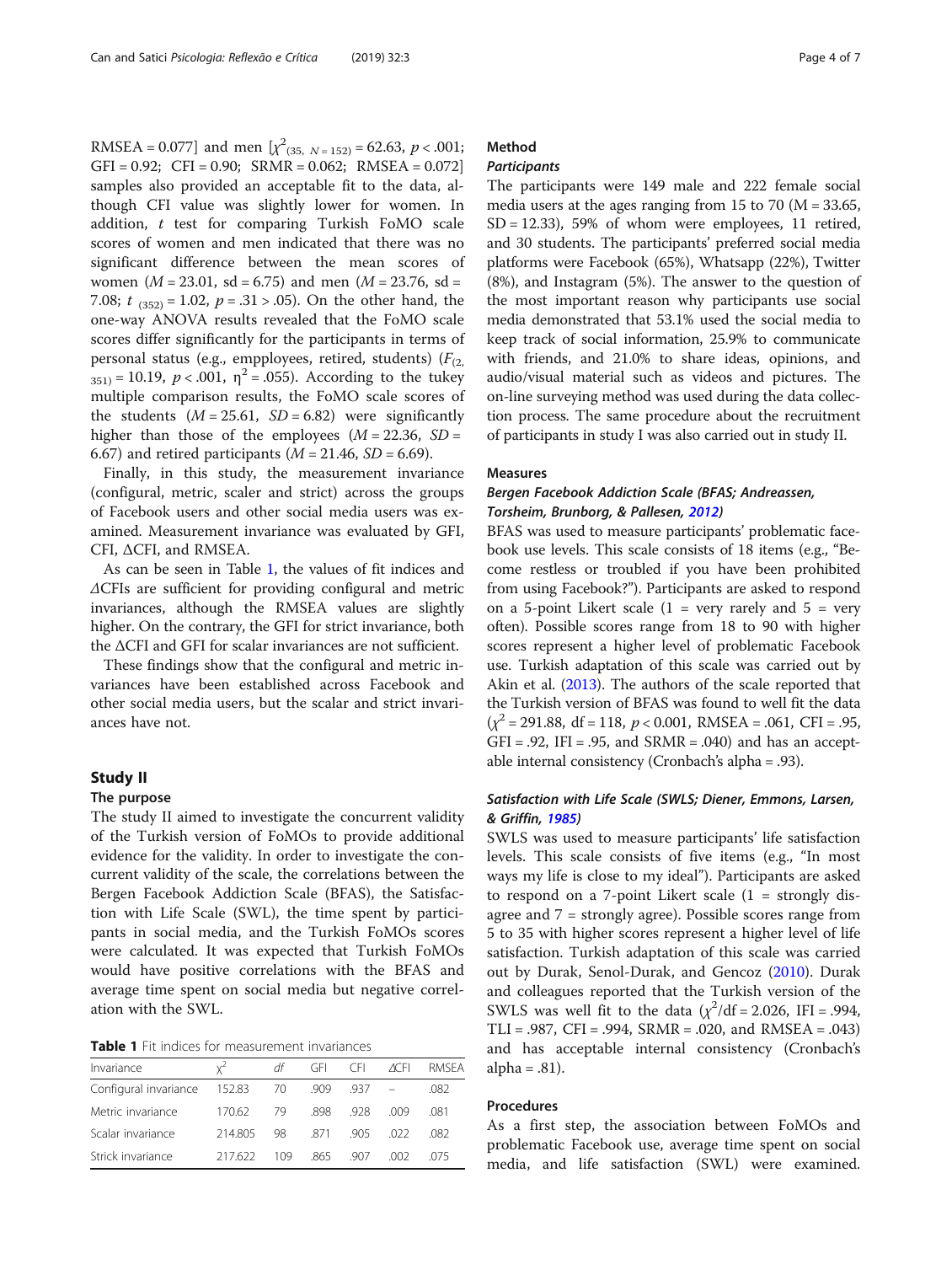Pearson (r) correlation was used to obtain the correlation coefficients between the variables. Additionally, the descriptive data were also reported.

# Results

Table 2 illustrates the results of correlation analysis performed to assess the concurrent validity of Turkish FoMOs.

The bivariate correlation tests revealed that the Turkish version of the FoMOs demonstrated a low positive correlation with BFAS  $(r = .43, 95\% \text{ CI} = .34, .51)$ , but a little negative correlation with the SWLS  $(r = -0.21,$ 95% CI =  $-$  .30,  $-$  .11). On the other hand, the relationship between the FoMO scores and the time spent as a minute in social media  $(r=.24, 95\% \text{ CI}=.14, .33)$  was also positive, even if it was at low level.

The mean FoMO score of the participants indicated that participants had medium level of the FoMO  $(M =$ 22.89,  $SD = 6.84$ ). However, the means scores obtained from the BFAS ( $M = 31.25$ ,  $SD = 11.94$ ) and SWL ( $M =$ 20.78,  $SD = 6.89$ ) scales were relatively low. The participants spent more than 3 h  $(M = 191.44<sub>min</sub>)$  SD =  $160.08_{\text{min}}$ ) in social media on a typical day.

# Study III

## The purpose

The aim of study 3 was to investigate the internal consistency and temporal stability of the scale.

# Method

# **Participants**

The reliability tests of the Turkish version of FoMOs were based on the three separate groups of participants. Both the participants in study I (57.1% females, 42.9% males,  $M = 32.97$ ,  $SD = 13.04$ ), and study II (59.8% females, 40.2% males,  $M_{\text{age}} = 33.64$ ,  $SD = 12.33$ ) were used in order to determine the internal consistency of the scale. We performed test re-test reliability over a 4-week interval with 61 participants (55.7% females, 44.3% males,  $M_{\text{age}} = 23.18$ ,  $SD = 1.57$ ) using Pearson's  $r$  to analyze the associations between the test and re-test scores.

## Results

Table [3](#page-5-0) presents the Cronbach's alphas and test-retest correlation coefficients for the whole/entire study and for each study separately.

Cronbach alpha coefficients were found as .79 for study I, .78 for study II, and .78 for total data. Four-week test-retest reliability was calculated as .86. These findings suggest that the Turkish version of the FoMOs has an acceptable reliability.

# **Discussion**

In this scale adaptation study, the factor structure of the Turkish version of the FoMOs developed by Przybylski et al. (2013) was examined via confirmatory factor analysis. Additionally, to determine the concurrent validity of the scale, the correlations between the FoMOs and (BFAS), (SWL), and the time spent in the social media were on the focus of the investigation.

The study has shown that the adapted version of the fear of missing out scale into Turkish context is a valid and reliable instrument for individuals aged between 15 and 72 years. The results of the CFA obtained from the present study yielded a unifactorial solution as in the original version and in line with previous adaptations of the original FoMO scale (Gökler et al., [2016;](#page-6-0) Al-Menayes, [2016](#page-5-0); Perrone, [2013\)](#page-6-0). According to goodness-of-fit indices, the model fits the data well similar to the previous adaptation studies mentioned above. Although the fit indices obtained from the CFA analysis conducted separately for men and women are slightly low, they still provide acceptable fits to the data for men and women samples.

In this study, the measurement invariance is supported at the level of configural and metric invariance, but not at the level of scalar and strict invariance. Thus, it is again safe to claim that Facebook and other social media users make use of the similar conceptual insights while responding to the scale item, and the relationship between the measured features (FoMO) and the FoMO items for Facebook and other social media users is also analogous.

The Cronbach alpha values found in study I ( $\alpha$  = .79) and in study II ( $\alpha$  = .78) are lower than the original version's alpha value ( $\alpha$  = .90) (Przybylski et al., [2013](#page-6-0)) and than the alpha values of Spanish ( $\alpha = .85$ ) and English

Table 2 Correlations and descriptive statistics of the study variables

| Variable                     | Bivariate correlations   |           |                          |   | <b>Descriptive Statistics</b> |        |           |
|------------------------------|--------------------------|-----------|--------------------------|---|-------------------------------|--------|-----------|
|                              |                          |           |                          | 4 | М                             | -SD    | Range     |
| 1. FoMOs                     | $\overline{\phantom{m}}$ |           |                          |   | 22.89                         | 6.84   | $10 - 46$ |
| 2. Problematic Facebook use  | $.43***$                 |           |                          |   | 31.25                         | 11.94  | $18 - 80$ |
| 3. Life satisfaction         | $-.21$ <sup>**</sup>     | $-.15***$ | $\overline{\phantom{m}}$ |   | 20.78                         | 6.89   | $5 - 35$  |
| 4. Average time <sup>a</sup> | $.24$ <sup>**</sup>      | $.28***$  | $-.05$                   |   | 191.44                        | 160.08 | $5 - 780$ |

 $**p < .01$ 

<sup>a</sup>Time given as minute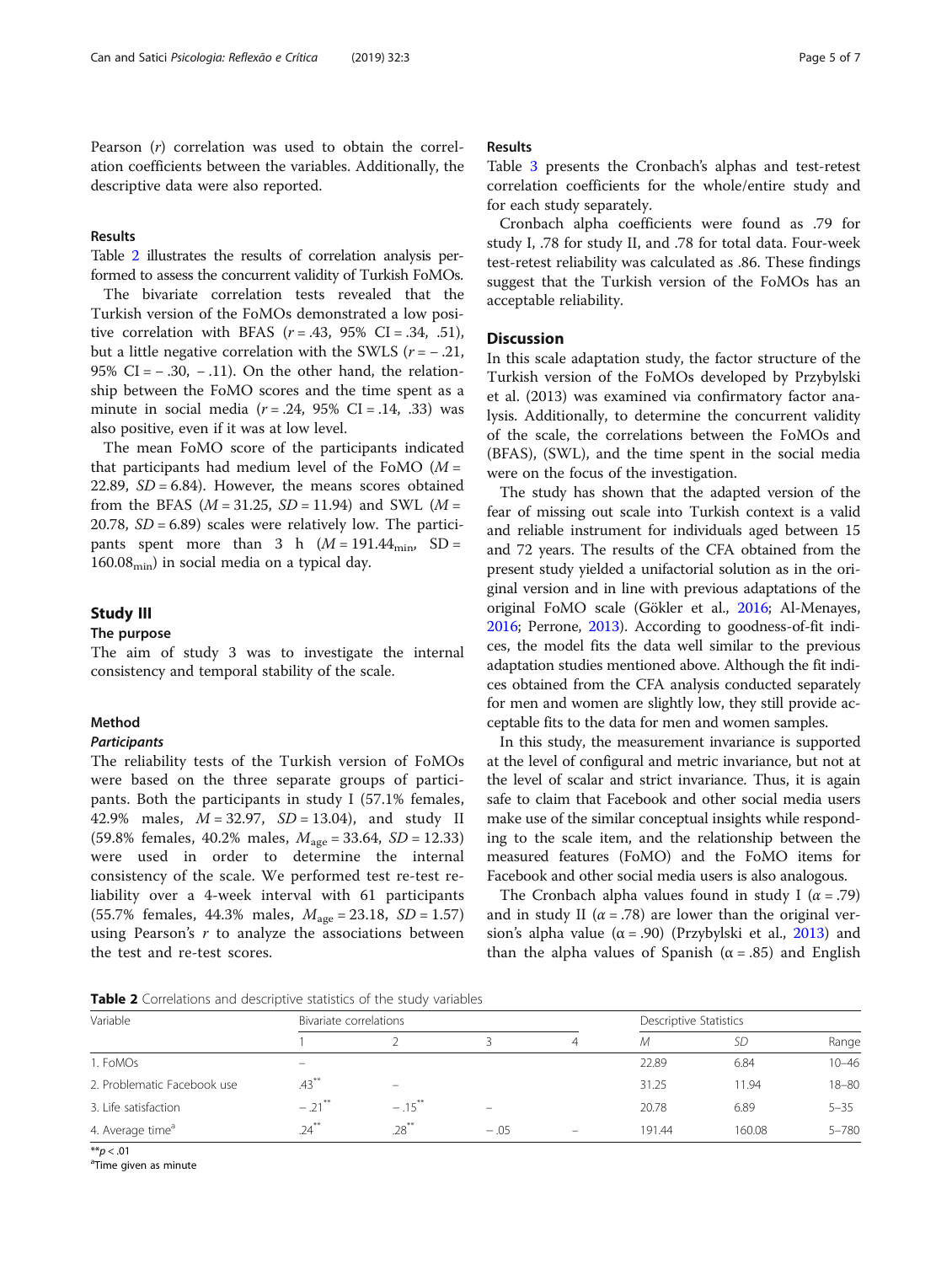<span id="page-5-0"></span>Table 3 Reliability results of the FoMOs

|              | Study I<br>$(n = 354)$ | Study II<br>$(n = 371)$ | Total data<br>$(N = 725)$ | Test-retest |
|--------------|------------------------|-------------------------|---------------------------|-------------|
| <b>FOMOS</b> | .79                    | .78                     | .78                       | .86         |

 $(\alpha = .91)$  versions of the scale. However, these values are within the acceptable levels and very close to the Cronbach alpha value of the first Turkish version of the scale  $(\alpha = .81)$  by Gökler et al. (2016).

Although the relationships between the FoMOs and other scales used in this study, and the time spent in the social media is within the expected directions in terms of negative or positive relationship, their magnitudes are smaller than the expected values. However, the medium positive relationship between Turkish FoMOs and Bergen Facebook Addiction Scale ( $r = .43$ ,  $p < .01$ ) is not too far from than the relationship between FoMOs and Bergen Facebook Addiction Scale ( $r = .56$ ,  $p < .01$ ) found in the study by Tomczyk and Selmanagic-Lizde ([2018](#page-6-0)). The weak negative relationship between Satisfaction with Life Scale and Turkish version of the FoMOs  $(r =$ − .21, p < .01) is also similar to the relationship between FoMO and overall life satisfaction  $(r = -.24, p < .01)$  as posited in the original study of scale of Przybylski et al. (2013). Additionally, the positive relationship between participants' FOMO scores and the average time that they spent on social media as a daily routine  $(r = .24, p)$ < .01) is another supportive finding for the satisfactory of concurrent validity of the Turkish version of the scale.

When the strength of the study is considered, Turkish FoMO scale can be used to measure for wider age groups, including students, employees, and retirees. However, this study has some limitations to be considered. The most important limitation of this study is related to its generalizability. Since the data gathered by the online surveying method, and the samples are non-probability samples, we confronted with a limited access to certain demographic groups that could effect generalizability of the scale's findings negatively. For instance, the ratios of the retirees, students, Twitter, and Instagram users were too low when compared with other subgroups or populations in the samples such as the employees, Facebook, and Whatsapp users.

On the other hand, as in most studies where self-assessment reports are used, the possibility of some participants not being able to answer the scale meticulously in this study could also be seen as another limitation.

# Conclusion

Although being aware of the fact that there lie some the limitations as mentioned above, on the basis of findings of this study, the psychometric properties of the Turkish version of FoMO scale is satisfactory to measure the FoMO in a wide range of ages in the Turkish context.

#### Abbreviations

ANOVA: Analysis of variance; BFAS: Bergen Facebook Addiction Scale; CFA: Confirmatory factorial analysis; CFI: Confirmatory Fit Index; FoMO: Fear of missing out; FoMOs: Fear of missing out scale; GFI: Goodness-of Fit Index; RMSEA: Root mean square error of approximation; SDT: Self-determination theory; SRMR: Standardized root-mean-square residual; SWL: Satisfaction with Life Scale

#### Funding

This research was not grant-funded.

#### Availability of data and materials

The datasets used and/or analyzed during the current study are available from the corresponding author on reasonable request.

#### Authors' contributions

GC made conceptualizing and designing of the study. SAS performed the analysis and drafted method and results section. All authors contributed to the interpretation of data and critically revised the manuscript. GC drafted discussion section. Both authors read and approved the final manuscript.

#### Consent for publication

Informed consent was obtained from all individual participants included in the study. This article does not contain any studies with animals performed by any of the authors.

### Competing interests

The authors declare that they have no competing interests.

# Publisher's Note

Springer Nature remains neutral with regard to jurisdictional claims in published maps and institutional affiliations.

#### Author details

<sup>1</sup>Department of Psychological Counseling and Guidance, Hasan Kalyoncu University, Faculty of Education, Gaziantep, Turkey. <sup>2</sup>Department of Psychological Counseling and Guidance, Artvin Coruh University, Faculty of Education, Artvin, Turkey.

# Received: 8 August 2018 Accepted: 9 January 2019 Published online: 22 January 2019

#### References

- Abel, J. P., Buff, C. L., & Burr, S. A. (2016). Social media and the fear of missing out: scale development and assessment. Journal of Business & Economics Research, 14(1), 33–44.
- Adams, S. K., Williford, D. N., Vaccaro, A., Kisler, T. S., Francis, A., & Newman, B. (2016). The young and the restless: socializing trumps sleep, fear of missing out, and technological distractions in first-year college students. Int J Adolesc Youth, 22(3), 337–348.
- Akin, A., Demirci, İ., Akin, U., Ocakci, H., Akdeniz, C., & Akbas, Z. S. (2013). Turkish version of the Facebook Addiction Scale. Stockholm: 13th European congress of psychology, June, 9–12.
- Al-Menayes, J. (2016). The fear of missing out scale: validation of the Arabic version and correlation with social media addiction. Int J Appl Psychol, 6(2), 41–46.
- Alt, D. (2018). Students' wellbeing, fear of missing out, and social media engagement for leisure in higher education learning environments. Curr Psychol., 37(1), 128–138.
- Andreassen, C. S., Torsheim, T., Brunborg, G. S., & Pallesen, S. (2012). Development of a Facebook addiction scale. Psychol Rep., 110(2), 501–517.
- Beyens, I., Frison, E., & Eggermont, S. (2016). "I don't want to miss a thing": adolescents' fear of missing out and its relationship to adolescents' social needs, Facebook use, and Facebook related stress. Comput Hum Behav., 64, 1–8.
- Blackwell, D., Leaman, C., Tramposch, R., Osborne, C., & Liss, M. (2017). Extraversion, neuroticism, attachment style and fear of missing out as predictors of social media use and addiction. Personal Individ Differ., 116, 69–72.
- Blumler, J. G., & Katz, E. (1974). The uses of mass communications: on gratifications current perspectives research (vol. 1974). Beverly Hills: sage publications, inc.